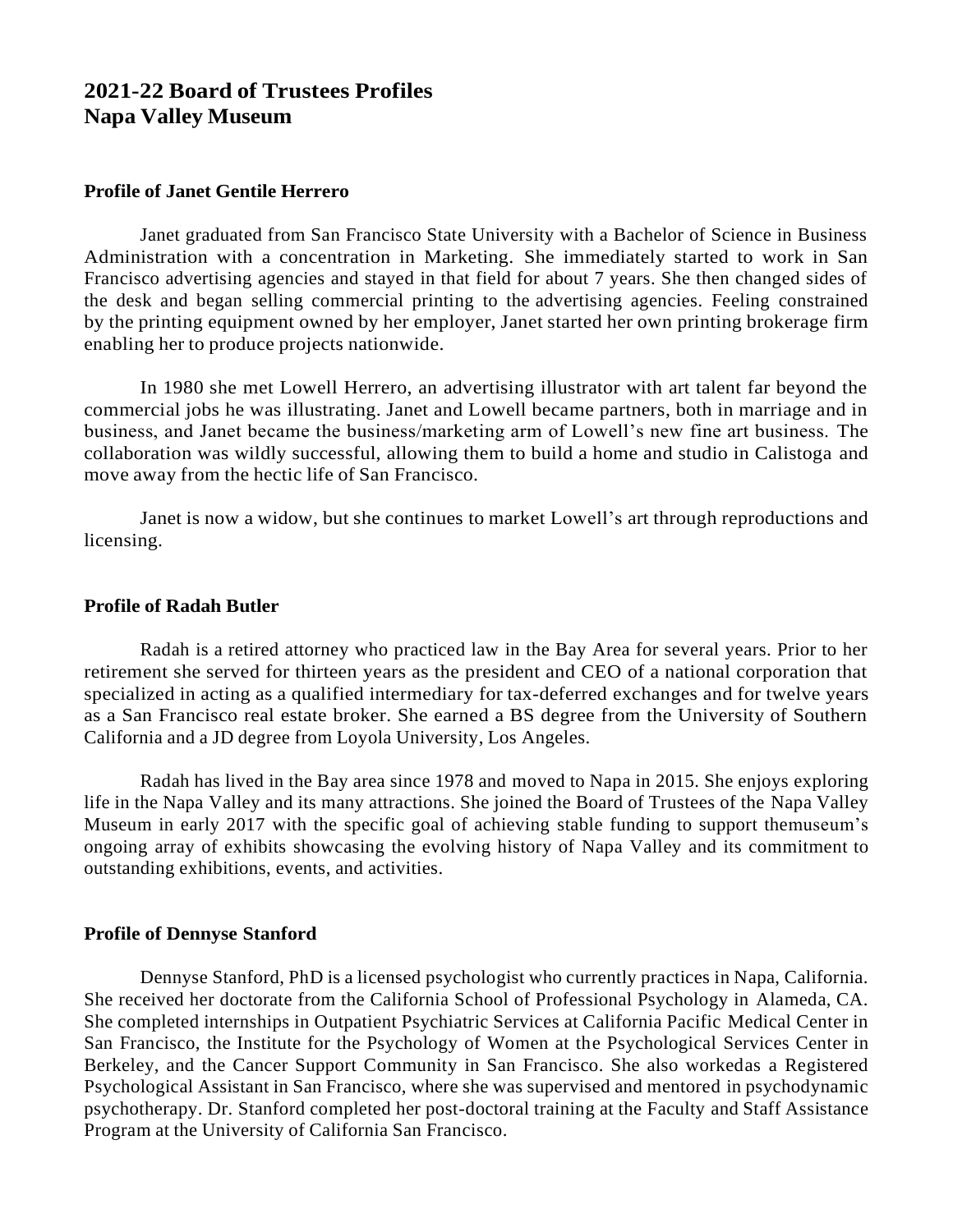Prior to her study of psychology, Dr. Stanford had a successful career as a critical care nurse and nurse practitioner. In addition, she was a member of the clinical faculty at the UCSF School of Nursing. While there, she was a research assistant for six months on an anthropology expedition in the Himalayas of Nepal.

Dr. Stanford is a native of Northern California and is married with one son. Her family moved to Yountville full time in 2014 after living in Canada and Washington State. She enjoys traveling, staying active, wine tasting and all Napa Valley has to offer. Previously, she has volunteered at the Cancer Support Community in San Francisco, the San Francisco School District, and has worked as a volunteer at the Napa Valley Museum since February 2015. She looks forward to an expanded new role with the NVM.

#### **Profile of Fred Zammataro**

Fred Zammataro joined the Schramsberg Vineyards team as Director of Finance  $\&$ Administration in 1996, and in 1997 was promoted to Chief Financial Officer. In 2001, Fred became a minority-owner of Schramsberg Vineyards. Recognized for his leadership skills and dedication to the company, Fred was promoted to Executive Vice-President and Chief Operating Officer in 2008.

In addition to his daily duties at Schramsberg, Fred is an active board member for the St. Helena based Wine Service Coop since 2001. Over the years, he has served as President, Secretary and Treasurer. Fred also serves as the Treasurer, while sitting on the Board of Trustees for the Robert Louis Stevenson Museum in St. Helena and the Napa Valley Museum in Yountville. Other Board of Director positions include wineries in Napa and Portugal.

Fred earned his accounting degree at California State University, Northridge. Upon graduation he accepted a position at Deloitte & Touche, where he earned his CPA license. After several years in public accounting, Fred transitioned to the finance department at Health Net, and subsequently joined a team which developed a new Workers Compensation division.

Fred is an avid collector of wine and art, as well as a sports enthusiast. He and his wife Cheryl live in the Napa Valley.

#### **Profile of Devon Avery**

Devon Avery has been living full time in Yountville since 2013. Having grown up in Darien, Connecticut, she made a 40 year stopover in Houston before making it out to the West Coast.

Enjoying a 35 plus year investment career, mostly with Morgan Stanley, Devon specialized in retirement preparation and realization. There's been nothing more gratifying to her than seeing someone having the time of their lives, and knowing she helped them achieve it.

While in Houston, Devon served on a variety of non-profit Boards, from as local as her Homeowners' Association, to President of her church's National Pension Board. A diverse and dynamic city, Houston is alive with theater, art, history, and cuisine. Looking towards retirement,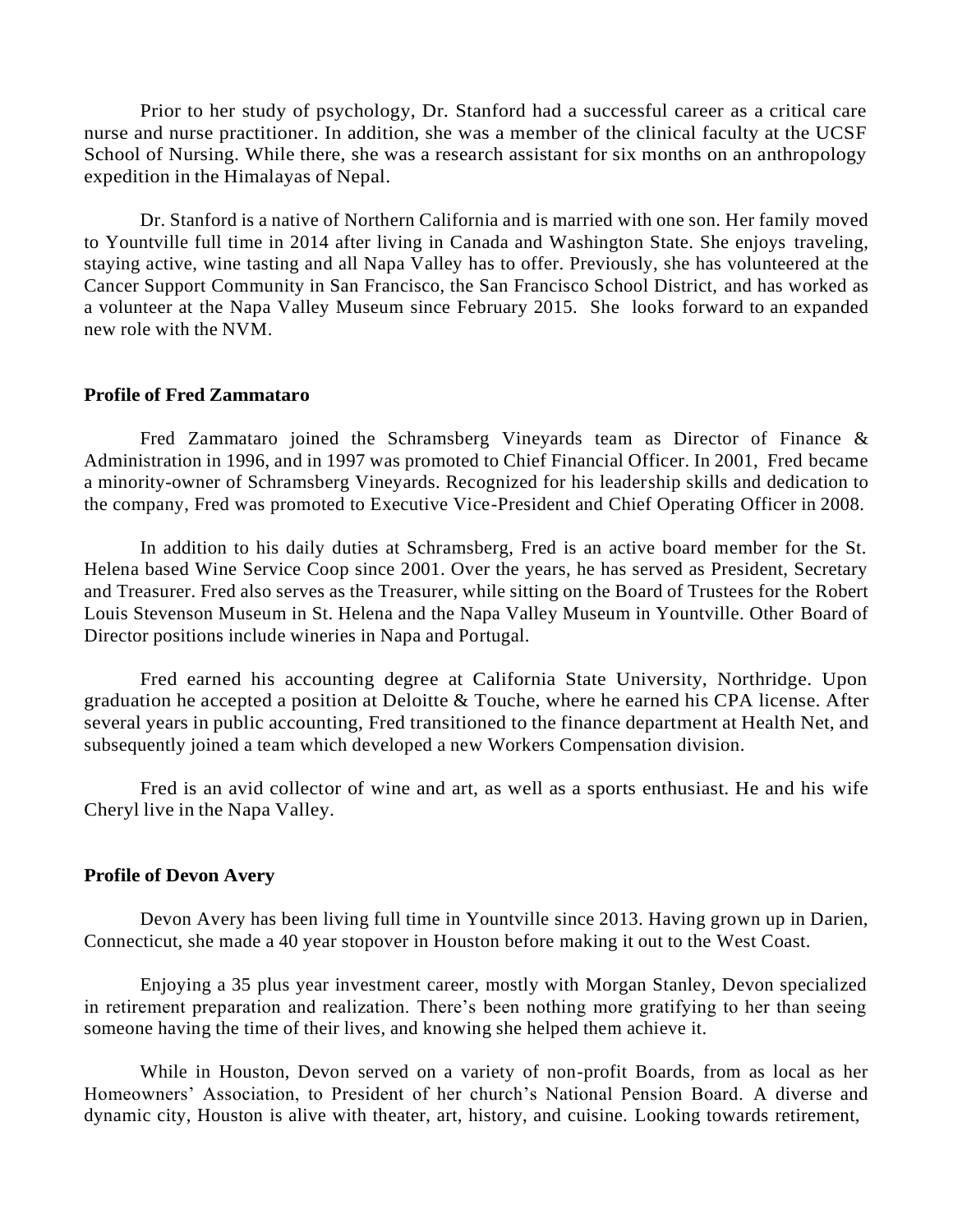she and her spouse Kerri Dorman chose Yountville, finding the area provided all those attractions, plus immeasurable natural beauty.

For the last six years, Devon has served on the Board of the Yountville Chamber of Commerce. She is most proud, though, of her gig with the *Yountville Sun,* along with being named *2020 Citizen of the Year.* She writes *Out & About,* which is the weekly social column, and is more fun than any promise retirement ever held out for her. The other feature is a profile called *Up Close and Personal,* which is proof to her that everyone has an interesting story to tell.

Devon strives to bring the skills, life experiences, imagination and zeal she has to serve productively on the Board of Trustees for The Napa Valley Museum.

#### **Profile of Colleen Buckley-Reynolds**

Co-founder of Reynolds & Buckley, LLC Fundraising Auctions, Colleen began working with non-profits in 1995 with her late husband, the noted British auctioneer, David Reynolds.

R&B grew to be a cutting-edge force in the world of fundraising auctions. Their innovative philosophies, new methods, enlightened pre-event approach, and in-depth post-event analysis changed the industry and became the standard for best practices.

Today, Colleen advises, mentors, and provides hands-on help to charities nationwide. Dubbed the "auction whisperer", she founded an additional venture in 2016: the *Conference of Charity Wine Auctions*. It is the first (and only) forum for sharing best practices, discovering new technologies, trends, and addressing the common challenges faced by the nation's most high- profile and successful charity wine events.

With the onset of Covid-19 in 2020, the *Conference* became a professional lifeline for organizations having to instantly redefine and reinvent their fundraising approach in a virtual world.

Colleen has a degree in Communications/Advertising from the University of Illinois and spent the early part of her career in retail advertising. Her love of art began with regular family trips to the Art Institute of Chicago. She became a full-time resident of the Napa Valley in 2020.

#### **Profile of Linda Faber, PhD**

Dr. Faber is a retired senior health care consultant and has over 20 years with Joint Commission International working with clinics and hospitals, large and small, around the world in over 35 countries. She has over 35 years of leadership and management positions in institutional operations and quality improvement in health care. She is a recognized expert in performance improvement and has developed academic and professional training courses in quality improvement that are still being taught around the world.

Linda holds a PhD from the University of California Los Angeles (UCLA) with a focus on quality of care and research methodologies. She also has a Master's degree from UCLA School of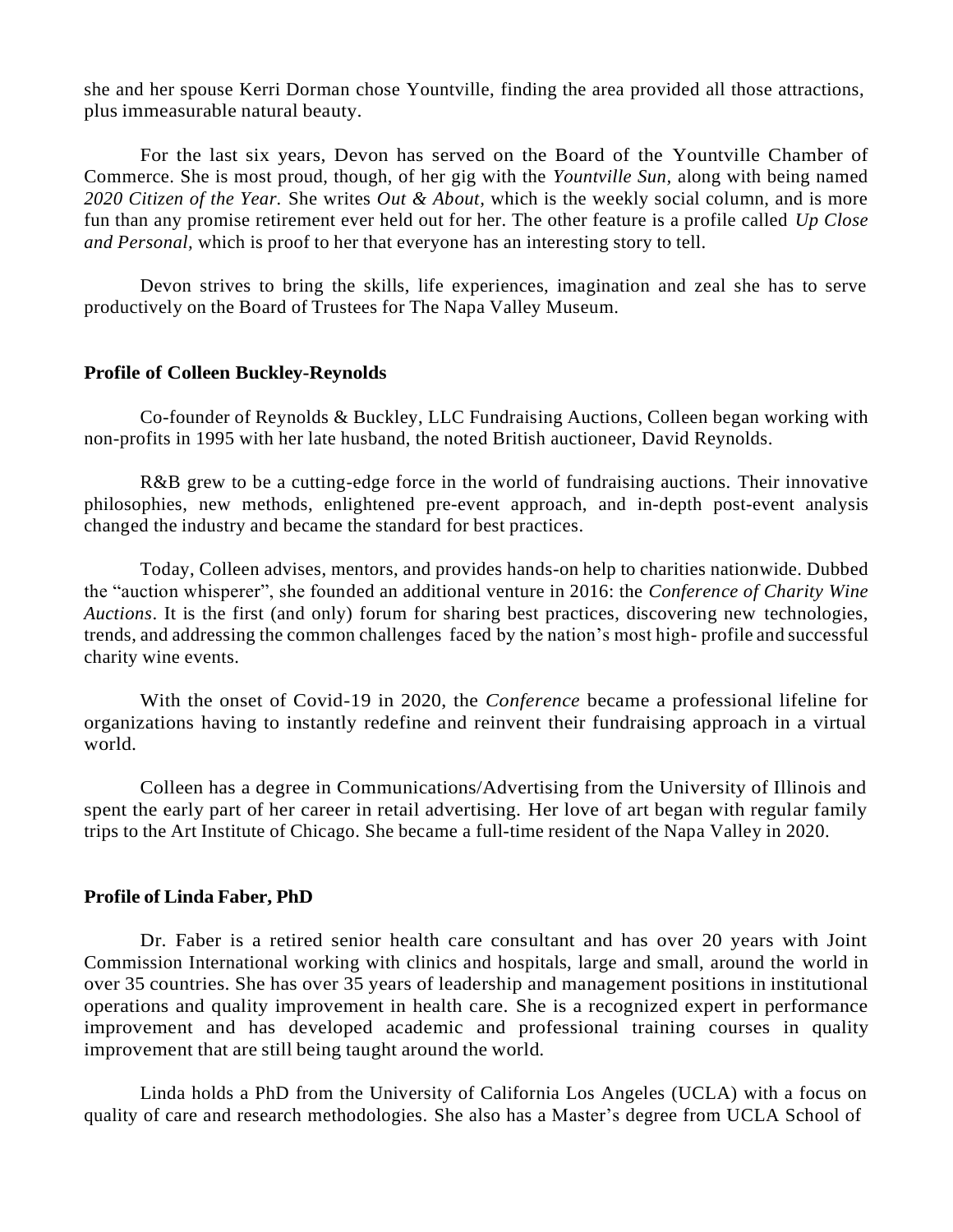Nursing with a focus on administration and psychiatric nursing. She received her Bachelor of Science degree from College of St. Teresa in Winona, Minnesota.

She has a lifetime interest in mixed media art and is an avid collector of contemporary glass. She and her husband share an extensive collection of turned wood and fine photography.

Although she and her husband have lived in Napa since 2002, she has physically only been present "full time" in Napa for the past several years. In her recent retirement, Linda spends her time playing golf, always looking for a bridge game, playing mahjong, and spending time in the kitchen cooking gourmet dinners paired with great wines selected by her sous chef and "sommelier" husband. Linda is the stepmother of two loving children, five grandchildren, and one Bichon Frise, "Zoe."

She has been a president or board member of many professional organizations throughout her career. She is currently a member of the Napa Valley Country Club Long Range Planning Committee and is Captain of the Napa Valley Country Club Birdies ladies golfing group. She joined the NVM Board of Directors in February 2019. She was co-chair of the February 2020 Board Fundraiser "Phenomenal Women" that was very successful. She likes to use her energy and enthusiasm to support our community.

## **Profile of Joanna Felder**

Joanna brings a wealth of brand and communications expertise to the Board. As former Director of Marketing for the billion-dollar Victoria's Secret brand and VP Creative Strategy for award-winning design firm Chute Gerdeman, Joanna's real-world knowledge of product, positioning, brand strategy and communications will be an asset to our talented team already in place.

Joanna is a native San Franciscan, a graduate of Lowell High and SF State U, who moved to Ohio to work with Victoria's Secret and ended up finding love — marrying and staying in Ohio for almost thirty years. After her husband died in 2015, she returned to their home in Sonoma, happy to be back in California. She keeps a toe in the working world, taking the occasional freelance project that comes her way.

When not working, Joanna spends time with her very senior Border Terrier, Winston, and her sister Betty. She's an avid traveler (passionate about Europe), a dedicated walker, recipe hound, tomato grower, salsa maker, picture taker, wine enthusiast, and fledgling water colorist. Joanna joins the Board excited to be part of the future of the Napa Valley Museum.

## **Profile of Thurlow Washam**

Thurlow Washam is a retired graphic designer and artist, who ran his own graphic design business in San Francisco for over twenty years. His business designed successful fundraising campaigns for many non-profit organizations including the University of California San Francisco, Stanford University, San Francisco Performances, the San Francisco Symphony, San Francisco Girls Chorus, and the Marin Symphony. In addition to his graphic design business, he managed a commercial real estate portfolio, served on several boards, and worked as an in-house designer at